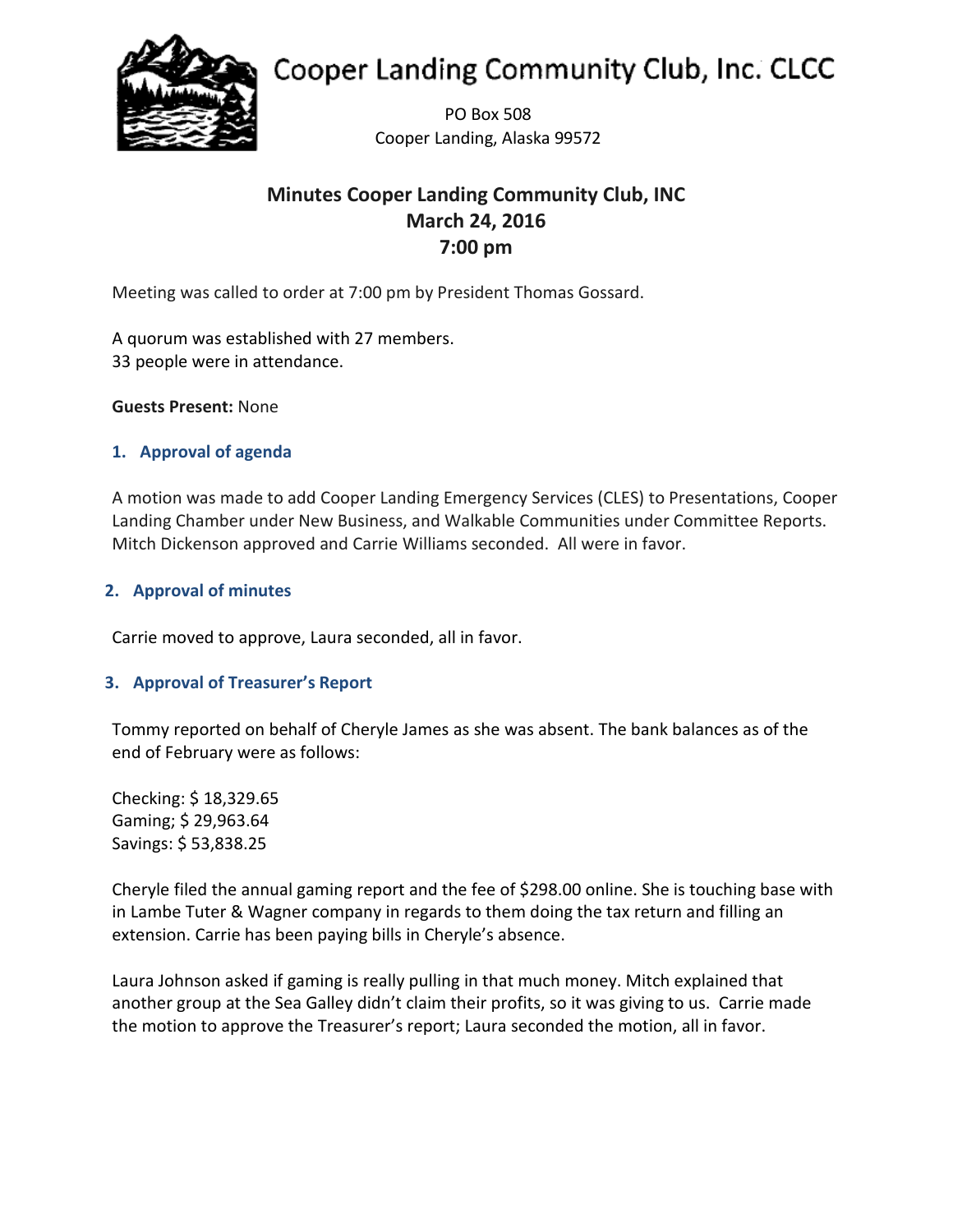#### **4. Committee Reports**

#### **a. Walkable Committee**

Sandra Holsten gave Tommy a gift for his last meeting and updated everyone on the Snug Harbor project. She gave a brief history of the Walkable Committee who is a sub-committee under the Community Club. The Walkables group started in 1970 with Mona Painter. In 2000 Deb Carlson revitalized the group. At that time they started working on the creation of the Walkable Plan that stated the community priority for projects. Number one priority was to get a walk way on the Sterling Highway. Number 2 priority was to establish walking paths along neighborhood roads. In 2013 the Walkable Plan and priorities list was added to the Borough Plan. In 2009 the group received letters of support, presented at community meetings, and in 2010 they submitted the project plans under the Community Club. Now in 2016 the project has started on Snug Harbor Road. Tree cutting will begin in April. The trees will be available for community. The project has been redesigned, so that trees don't have to be cut along the curve where residents didn't want trees cut in right of way. Division of Transportation (DOT) cannot put bike path signs on the section that is widened, but they will be on section where the path is separated. There isn't enough funding to stabilize the three banks approaching the seniors. Some residents are concerned about Shackledfur Creek, but DOT said nothing will impact the creek.

# **5. Presentations**

#### **a. AmeriCorps**

Tommy gave an announcement thanking Kristine Route (Krissy) for her time spent as an AmeriCorps member in the community. He said that a number of people had emailed him wanting to thank Krissy for the many projects she orchestrated over the past four years. Tommy listed some of the events and activities the community enjoyed that were hosted by her.

#### **b. Gun Club**

Laura spoke on behalf of the Gun Club's progress working with the Borough to acquire new land for the future location of the shooting range. The location they are looking at is still Federal Land, so it needs to be transfer to Borough before we can use it. The borough has management authority, so the borough could allow us to start something much sooner.

With the help of Chris Degernes they are working to get funding for about \$300,000 to move the gun club. One of the ways they are trying to get funding is through community fundraising events. The first they are hosting is a banquet event at Sunrise. You can purchase raffle tickets through the National Rifle Association online or you can write a check out to the gun club at PO box 710. Tickets are also available at Sunrise and Wildman's. There will be a live auction with a guest Auctioneer from Idaho to host action. If you want to see the gun club relocated, purchase tickets. There will be an open house on April  $2^{nd}$  and the Banquet will be on April  $30^{th}$ .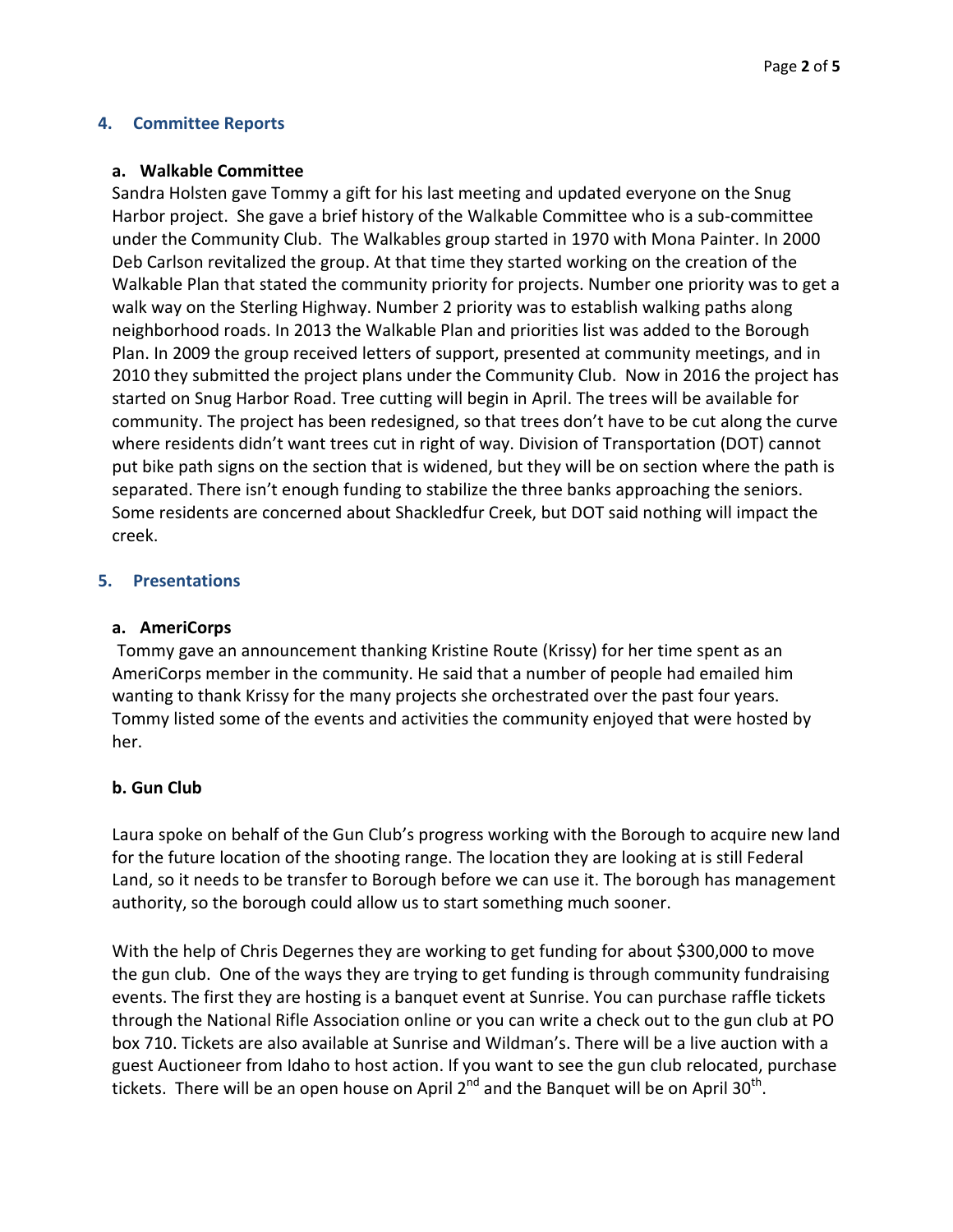# **c. Walkable Community Trail Run**

The 5<sup>th</sup> Annual Trail run is in the works, but no current updates. Carrie reminded us that the run uses liability insurance from Community Club.

# **d. CLES**

Mary Louise Molenda and Theo Leximond presented on behalf of the issues facing CLES.

Currently CLES is down to two EMTs who live in town. Sometimes folks from Anchorage, Soldotna, or Kenai come on weekends to help out. They stay at the hall or with residents. At their next meeting a vote will be held to decide if we reduce the area we respond to. If we do go to a smaller area, it will strictly cover Cooper Landing. So if there is a crash at Dave's Creek or at the Y, then there wouldn't be an ambulance service able to respond. They are still in contact with Borough Mayor trying to come up with options. They are also trying to do something to come up with volunteers. They have asked John James to put together a pricing package to look at the possibility of putting in gravel pads for a couple of RV sites or a bunk house next to the CLES building in order to have a place for volunteers to stay if needed. They have approval from Borough to bring in gravel. They are looking into bringing in a portable Conex.

Carrie asked if there has been a discussion with state highways. Dan Michels said he just saw the meeting today.

Sandra asked if there was the option to bring in people who are in training and may need volunteer hours. Dan said there is a program in Kenai for EMT trainings, so that's one of the reasoning for the bunk house.

Sandra asked about paying people. Dan said you can't tax Cooper Landing to provide emergency services to the entire peninsula and expect us to pay for the whole EMS services. It has to be a borough based expense. If you did prescriber services it would be hard to deal with. Money isn't an issue at this point, but lack of volunteers. But they are looking at giving some moneys to volunteers who do runs over a certain amount of hours.

Dan said one the of the challenges in that the road classified as an Interstate Highway, but the interstate highways department won't give anything in support, so it put the pressure on the Borough.

#### **6. Old Business**

#### **a. CLCC Board Seat Elections**

Tommy will be leaving the board and we thank him for his time as president. Mitch has been selected as the new president, Carrie will remain vice president, Cheryle will remain treasurer,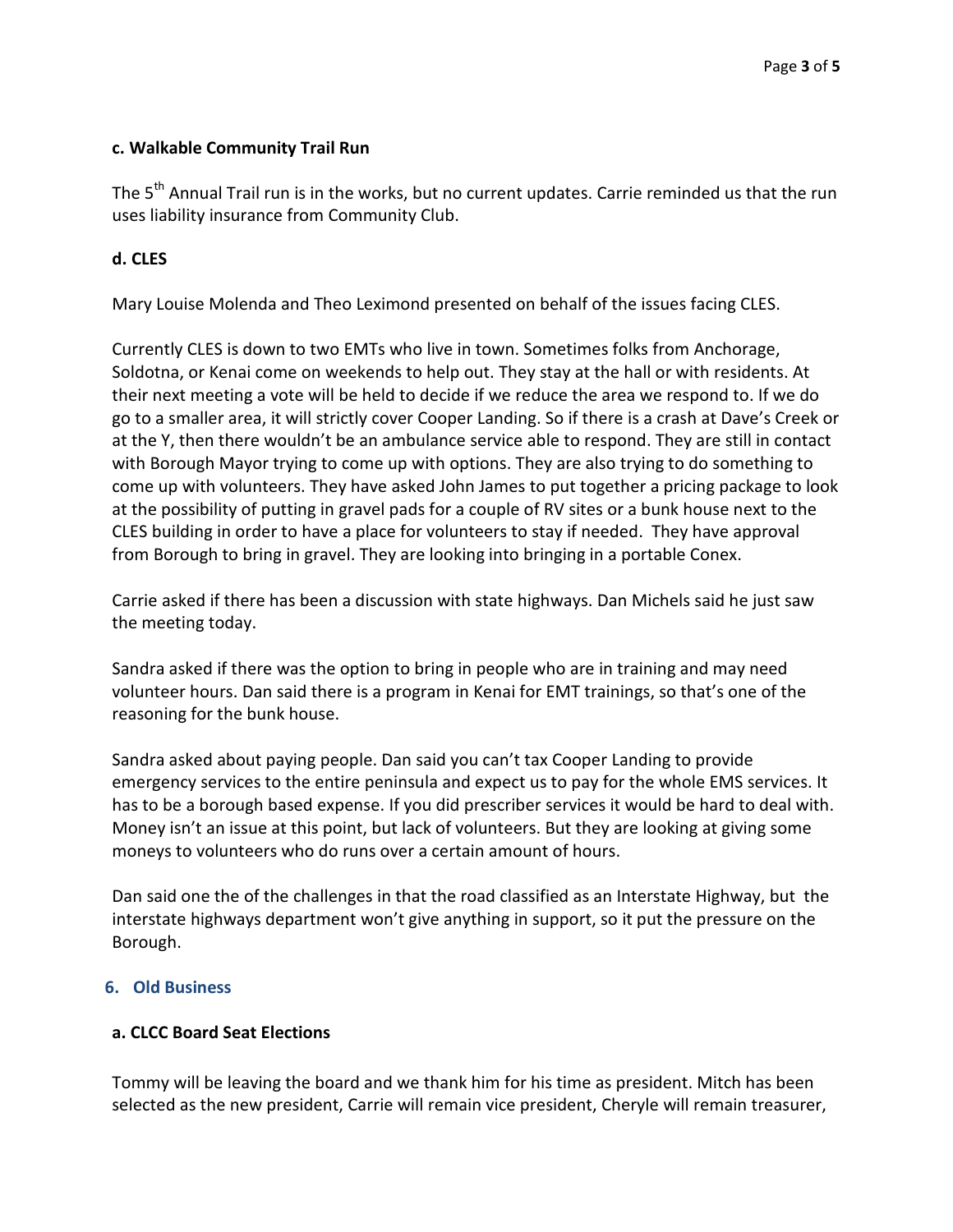Krissy will remain secretary. Martha Story is the newly elected member and will be in charge of public relations. Tommy will continue to work on the Cemetery.

#### **b. Logo Design**

The thought for a logo is to have mountains, a river and a log cabin for the design. Krissy will make unless someone else wants to.

#### **c. Softball**

Arden Rankin will again head up the split the pot tickets. CLES will be in charge of concessions except for the one night that the Chamber will host dinner in connection to the Regatta. Ann Hanson will be in charge of the announcer's booth. Laura and Jon James will take care of the score board.

#### **d. Hall Rental Fee Schedule**

Jessica Larsen said the fees are all updated and published on the website. A rate for Non-local is \$500/ day and for Cooper Landing Residents who are registered to vote the rate is \$100/day. However, if you own property in Cooper Landing, but are not registered to vote then the rate is \$300/day. Government meetings are \$250/day, a memorial is \$75, but for a Cooper Landing Resident Memorial the fee is waived. Annual User groups pay \$200 a year and can use it as much as they like.

#### **e. 2016 Budget Approval**

No updates

#### **f. Renovation of Hall**

Carrie provided an updated on the bid for expansion. The bid from Rob Bear has been accepted at \$37,000. Construction will begin after softball tournament has ended. The backside of the building will be off limits. The generator should arrive in a couple weeks and will be temporary positioned until construction is done. The generator will be large enough to also power the library. Construction will cover the building of an office for an emergency communication center and a location to house permanent CLCC records. Date of completion should be four to six weeks. Construction should not interfere will any bookings. Parking will be limited from wood shed to diesel tank. Roof line on back porch will be extended over back porch. Addition will not impact carrying capacity of building. The building will be built on a standard concrete foundation and will look like the existing extension. The Fire Marshall will be coming soon to update building capacity.